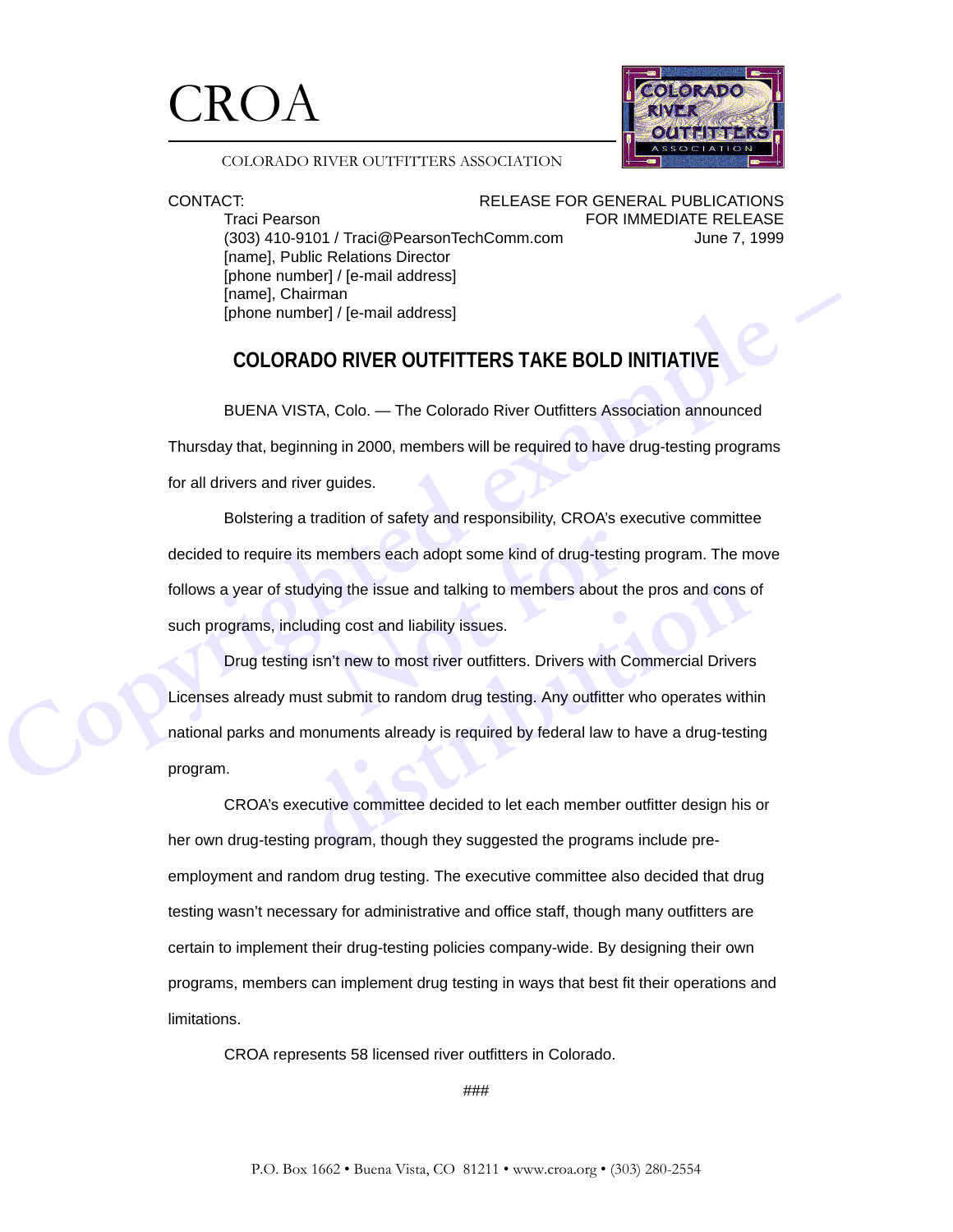



## COLORADO RIVER OUTFITTERS ASSOCIATION

Traci Pearson **FOR IMMEDIATE RELEASE** (303) 410-9101 / Traci@PearsonTechComm.com June 7, 1999 [name], Public Relations Director [phone number] / [e-mail address] [name], Chairman [phone number] / [e-mail address]

CONTACT: RELEASE FOR GENERAL PUBLICATIONS

# **COLORADO RIVERS EVEN SAFER THAN BEFORE**

BUENA VISTA, Colo. — The Colorado River Outfitters Association announced Thursday that, beginning in 2000, members will be required to have drug-testing programs for all drivers and river guides.

we are providing the highest level of service<br>ROA Chairman and owner of [company], a<br>studying the issue and surveying its member<br>solution that all its members adopt at least a "As an industry, CROA members are committed to taking the necessary precautions to ensure we are providing the highest level of service and experience for our guests," said [name], CROA Chairman and owner of [company], a rafting company in [city].

[phone number] / [e-mail address]<br>
COLORADO RIVERS EVEN SAFER THAN BEFORE<br>
BUENA VISTA, Colo. — The Colorado River Outfliters Association announced<br>
Thursday that, beginning in 2000, members will be required to have drug-t **Example 15** CROA Chairman and owner of [company], a rafting company in<br>the of studying the issue and surveying its members, the CROA exect<br>a resolution that all its members adopt at least a basic drug-testing<br>ution sugges After a year of studying the issue and surveying its members, the CROA executive committee passed a resolution that all its members adopt at least a basic drug-testing program. The resolution suggested that the programs include pre-employment and random drug testing.

Many outfitters already fall under federal guidelines requiring their drivers to submit to random drug tests. All outfitters that operate within national parks, including areas such as Colorado National Monument and Black Canyon of the Gunnison National Monument, also are required to have drug-testing programs.

Although all outdoor adventures involve risk, CROA representative [name] said CROA members consider safety a priority and strive to ensure guests have the safest, highest quality experience possible. Drug testing will not only support this goal but will put river rafting at the vanguard of Colorado tourism industries in terms of safety and social sensitivity, said [name].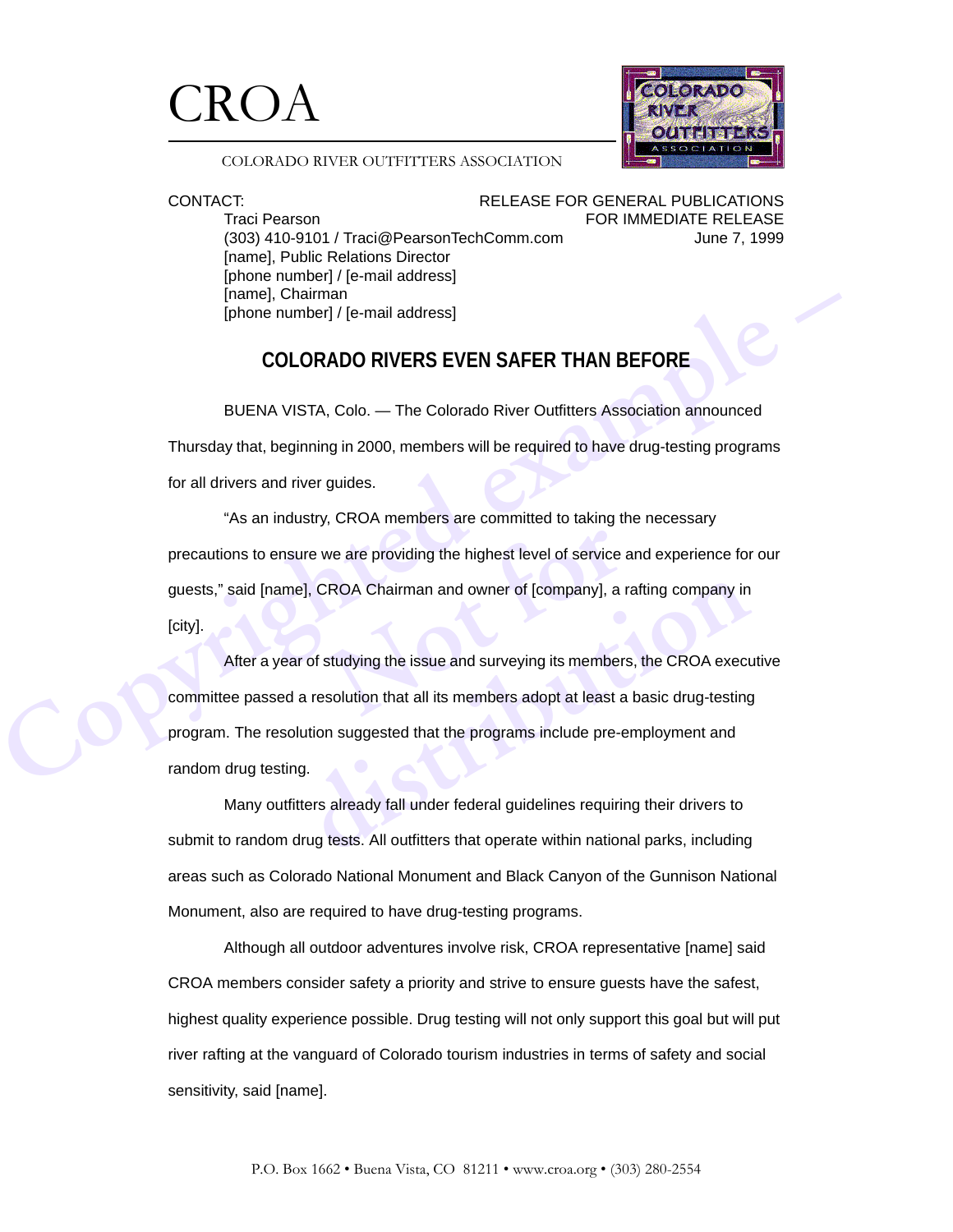



COLORADO RIVER OUTFITTERS ASSOCIATION

CROA members comprise 58 licensed river outfitters in Colorado. In 1998, the

rafting industry contributed \$115 million to the state's economy

Copyrighted example

###

**Not for**

**distribution**